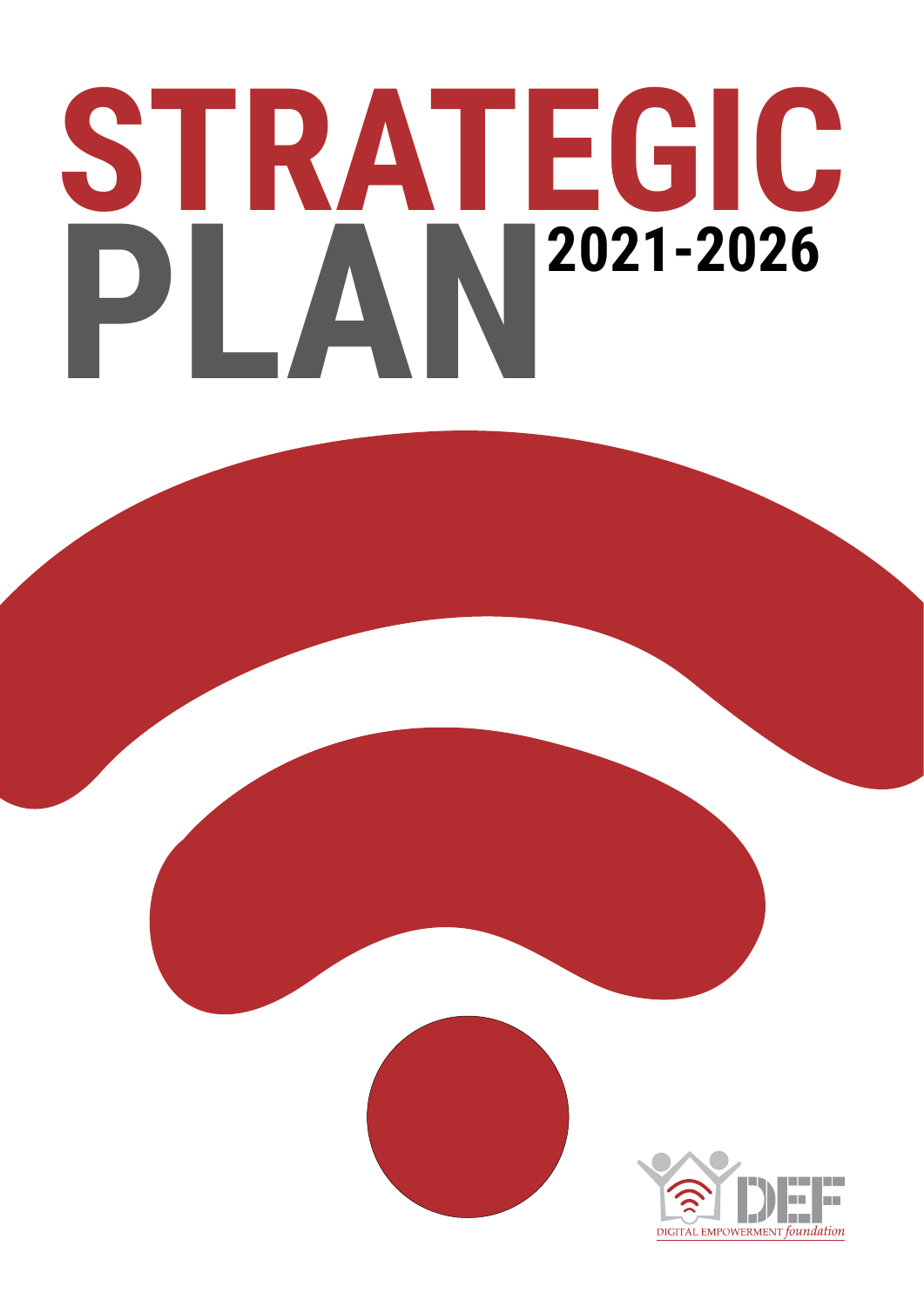### **Our Mission**

To empower marginalized communities in information dark regions to access, consume and produce information online using digital interventions and ICT (Information Communication Technology) tools.

### **Our Vision**

We envision to create an information rich and digitally uplifted communities through extensive use of ICT and digital media tools.

### **Who we serve?**

Our primary objective is to serve the vulnerable and marginalized communities, i.e., Below poverty line, Women, Artisans, Youth, Differently Abled, Elderly, Tribal communities, Micro and Nano entrepreneurs, Micro and Nano enterprises and Nonprofit Organizations.

### **Where we Operate?**

We currently operate in 24 states of India covering 135 Districts, 700 Blocks, 1000 Panchayats and 3000 Villages. We are creating a network of Community Information Resource centres that will be building information rich and digitally uplifted communities across the country.



# **WHO WE ARE?**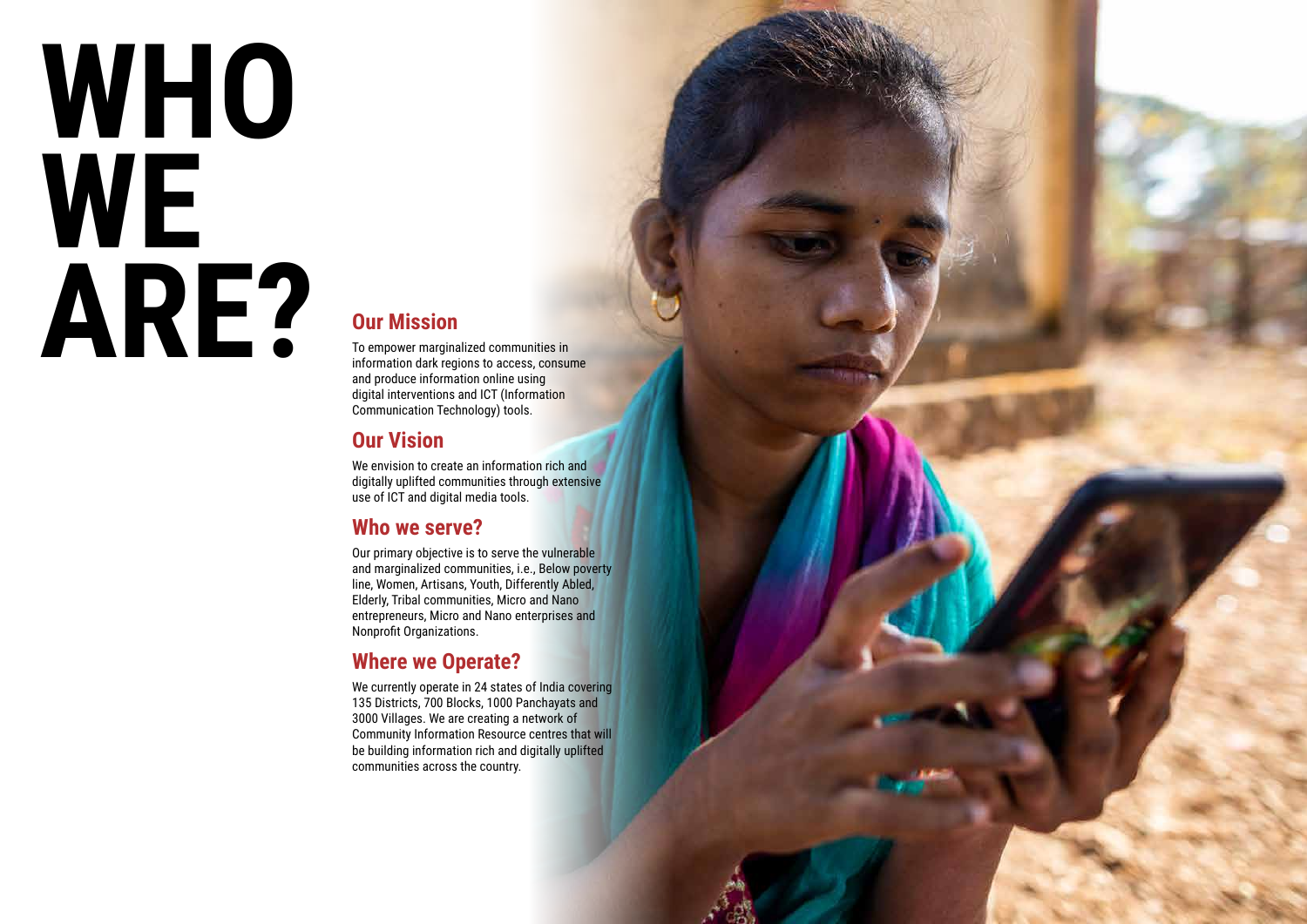# **OUR CORE VALUES Our Core**

## **Programmatic Verticals**

### **EMPATHY**

We empathize with people and their causes to find solutions that best suits a particular community or region

### **EQUALITY**

We cherish equality as a value when dealing with stakeholders, partners, co-workers and the people we seek to serve

### **EMPOWERMENT**

We create a work environment that empowers people to fearlessly express themselves, innovate and offer creative solutions, irrespective of their designations or positions within the organization.

### **TRANSPARENCY**

We ensure transparency, good governance and participative decision making based on a deep commitment for equality and fairness.

DEF's work covers six programmatic verticals under which projects are launched and executed:

¤ **Access & Infrastructure:** Providing people access to the Internet and making them

¤ **Governance & Entitlements:** Raising awareness about their rights and entitlements and giving them the voice to demand better governance, better delivery of government services and better protection of their basic human rights using digital literacy and digital

¤ **Education & Empowerment:** Enabling people to access better health, education, skill and

- digitally literate.
- tools
- livelihood opportunities through digital literacy and digital tools
- and grassroots-level civil society organizations with online presence.
- forge partnerships for specific socio-economic developmental needs

¤ **Markets & Social Enterprise:** Digitally empowering micro-enterprises and communities

¤ **Knowledge Hub & Database:** Creating a knowledge network of digital practitioners and database of effective ICTD innovations and interventions in an effort to scale up and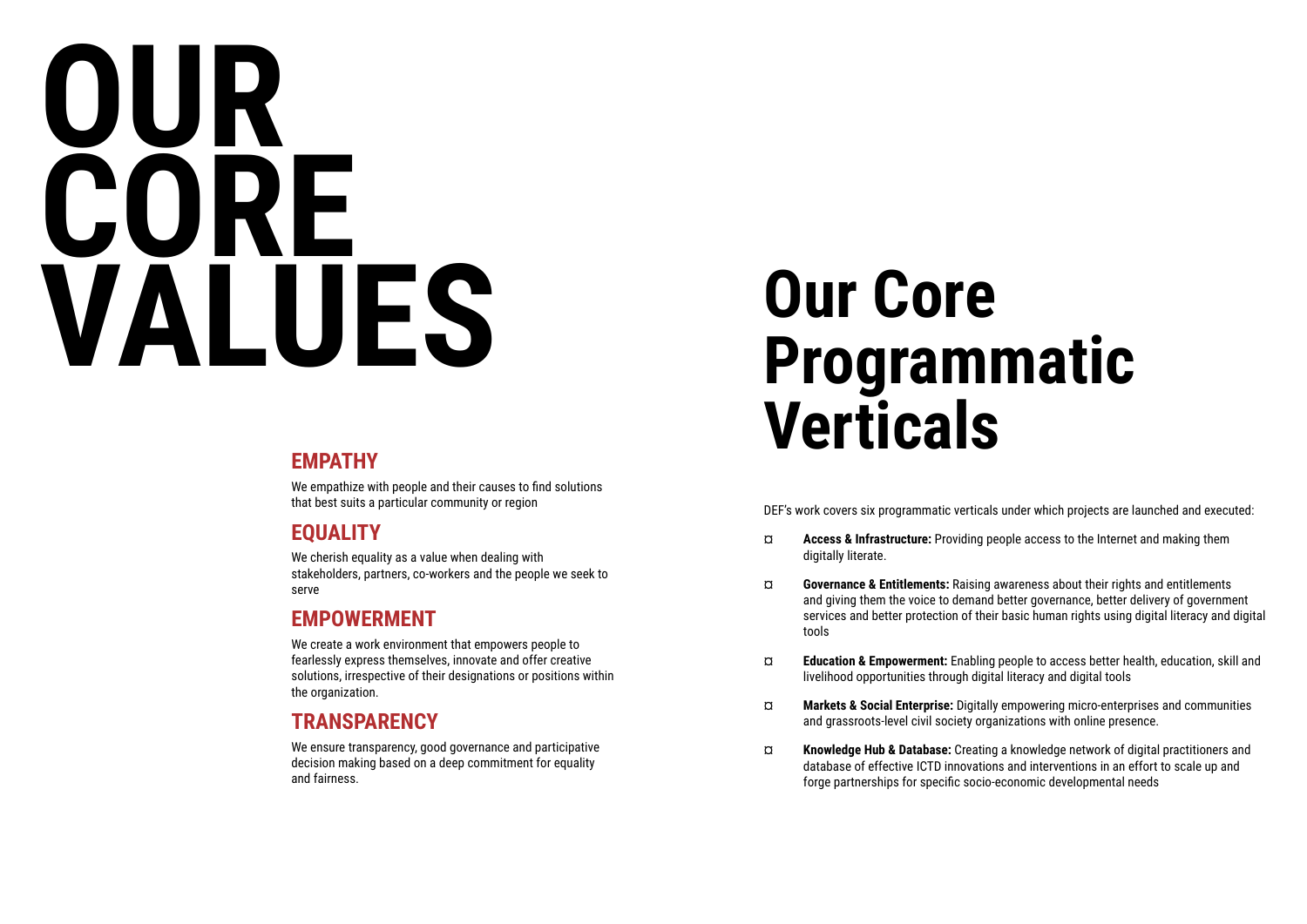### **2002**

DEF got registered as a not-for-profit organization under Societies Registration Act, 1860, India

### **2004**

DEF participated in World Summit Awards formed under the (World Summit on the Information Society) framework of the United Nations.

#### **2005**

DEF became the first organization to institutionalize awards in South Asia and India by the name of Manthan Award.

### **2006**

Launched www.gyanpaedia.in in partnership with Ministry of Communication & Information Technology, Government of India to aggregate content created by students & teachers from 500 schools across 7 states of India.

### **2007**

Launched first Community Information Resource Centre with support from Intel.

Launched Neerjal, an online drinking water information management system in partnership with Barefoot college and Department of Science and Technology, GOI

DEF commoditized the information & subsequently included affordability to present the abstract as good as a necessity. DEF created a cadre of Entrepreneurs referred to as "Digital Entrepreneurs" or "Soochnapreneurs".

### **2008**

Initiated Digital Panchayat Programme to empower Gram Panchayats across the country

### **2009**

Launched eNGO programme to digitally empower grassroot NGOs.

# **OUR HISTORY**

Launched Chanderiyaan project with support from DEITY for integrated development of the silk weaving cluster at Chanderi, Madhya Pradesh.

### **2010**

Expansion of CIRCs – established 25 CIRCs

Initiated Wireless for Communities programme in partnership with Internet Society to provide access to internet by using unlicensed spectrum.

Launched eMSME project to connect Micro enterprises.

### **2011**

GOI selects DEF founder as a member of Community Radio Screening Committee

DEF founder becomes member of DEITY's working group for Internet Proliferation and Governance

### **2012**

DEF joins the consortium formed by NASSCOM Foundation for National Digital Literacy Mission which in 2014 became a GOI Mission.

Launched Engo challenge awards

### **2013**

DEF expanded it presence in 60 districts across 25 states and 10 countries.

Launched the District Public Libraries Project with support from Bill and Melinda Gates Foundation.

Initiated eHeritage Project with UNESCO support

### **2014**

Conceived and Implemented Minority Cyber Gram Yojana, a Ministry of Minority Affairs initiative at Chandauli.

Launched Soochna Seva Project with EU support

### **2015**

With Support from Indus Towers & Vodafone, DEF reached 150 locations with CIRCs presence

Progressive Institutional Partnership with TATA Trusts, Vodafone Foundation, ISOC, .ORG, BMGF, EU, PRADAN, NASSCOM Foundation and so on.

### **2016**

Digital Empowerment Foundation (DEF) collaborated with the Crowd Sourcing Week (CSW) to host India's first Crowdsourcing Week Summit in Bengaluru to promote organisations and innovators, looking to embed the power of the crowd in their products and services, connect the dots in the global crowd-powered marketplace.

Digital Empowerment Foundation (DEF) collaborated with three designers to showcase a new range of exquisite handloom products under the brand name of DigiKargha at Lakme Fashion Week Autumn/Winter 2018 to promote the #ArtisansOfDigitalAge on the runway.

### **2017**

Developed an android based mobile application "MeraApp" to provide rural India's vulnerable population with a catalogue of welfare schemes, with comprehensive information on entitlements, in an effort to empower them with access to rights and benefits.

DEF partnered with Google and TATA Trusts as an implementation partner for Internet Saathi programme.

### **2018**

Developed and Launched in house mobile application called "MeraApp" with an objective to provide rural India's vulnerable population with a catalogue of welfare schemes, with comprehensive information on entitlements, in an effort to empower them with access to rights and benefits under the areas of health, education, social security, finance and livelihood.

### **2019**

DEF partnered with WhatsApp for a programme "Fighting Against Fake News".

Initiated a mentorship programme "Going Online as Leaders" in partnership with Facebook.

### **2020**

Expansion of CIRCs – Established 850 centres in 600 locations across the country.

Launched COVID 19 Digital Emergency Relief Programme to provide relief aid to the vulnerable groups and migrant workers.

Launched Digital Daan, a programme for crowdsourcing used and functional digital devices from donors and supplying them to marginalized communities.

Documented India's 2nd largest forced long- distance migration in 6 states and 17 villages with 60 migrant families.

### **2021**

Expansion of CIRCs- established 1000 CIRCs across 135 districts and 23 states of India.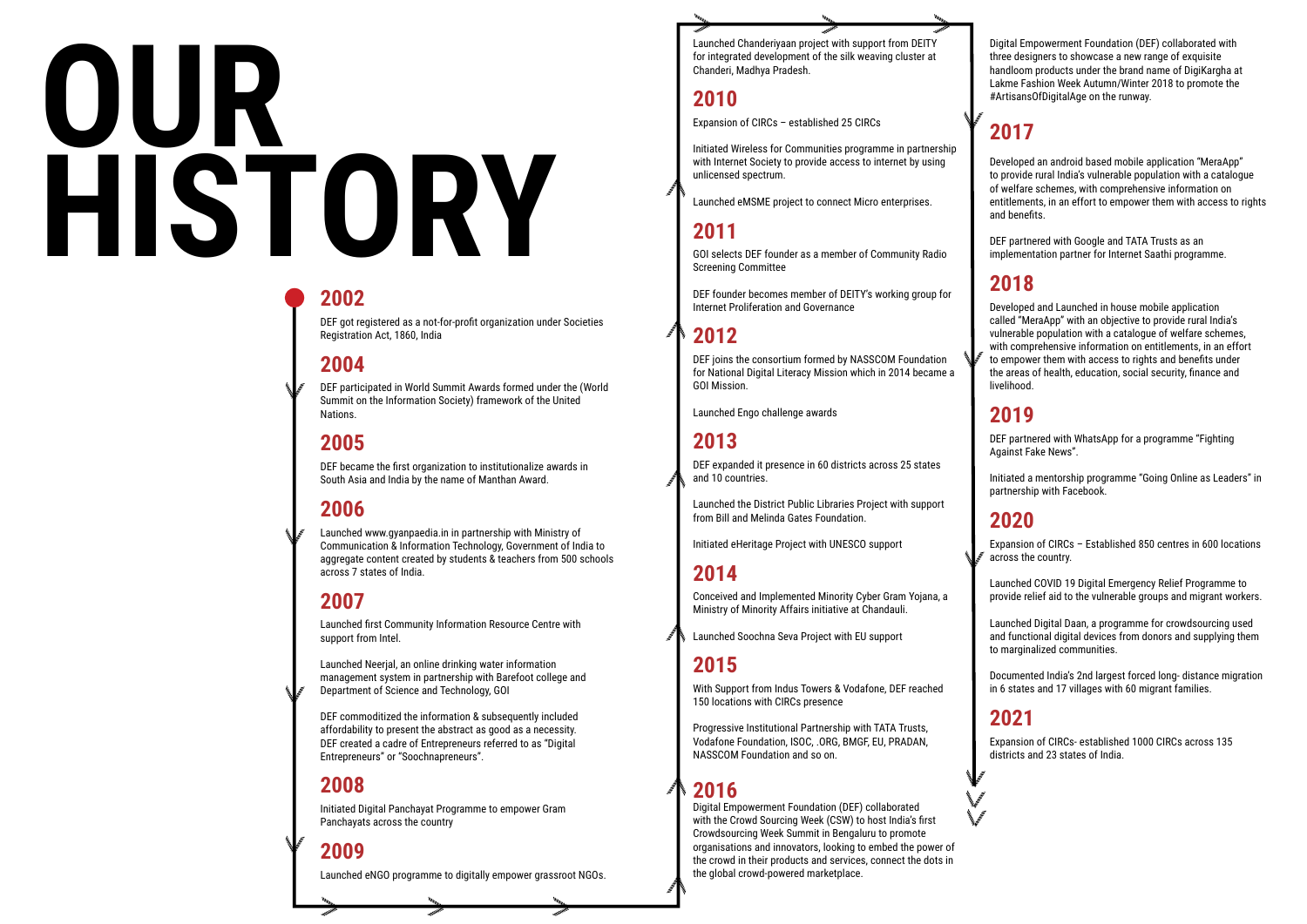Today, Digital Empowerment Foundation is an integral digital action organisation. DEF's constantly acts into creation of information empowerment, equitable communities by providing digital access to information, knowledge and contextual capacity. The organization's main focus is to relate technology to the masses especially on how technology can empower women, youth differently abled and elderly in functional digital literacy, media literacy, and digital up-skilling across agriculture, micro and nano business, health, education, livelihood, and entrepreneurship.

DEF believes that need of access to information and digital dependency is a necessity and should not lead to exclusion. Therefore, DEF constantly works in contextualizing and economizing and making access to digital tools a first priority.

Over the last 19 years, the organization has been actively engaged in digitally empowering local communities through its 1000 Community Information Resource Centres and with the spread of about 10,000 digital foot soldiers located across 24 states and 135 districts in rural, tribal, marginalized, and unreached areas.

DEF has directly impacted more than 15 million people including people below poverty line, women, artisans, youth, differently abled people, and elderly.



## **SOLUTION & IMPACT**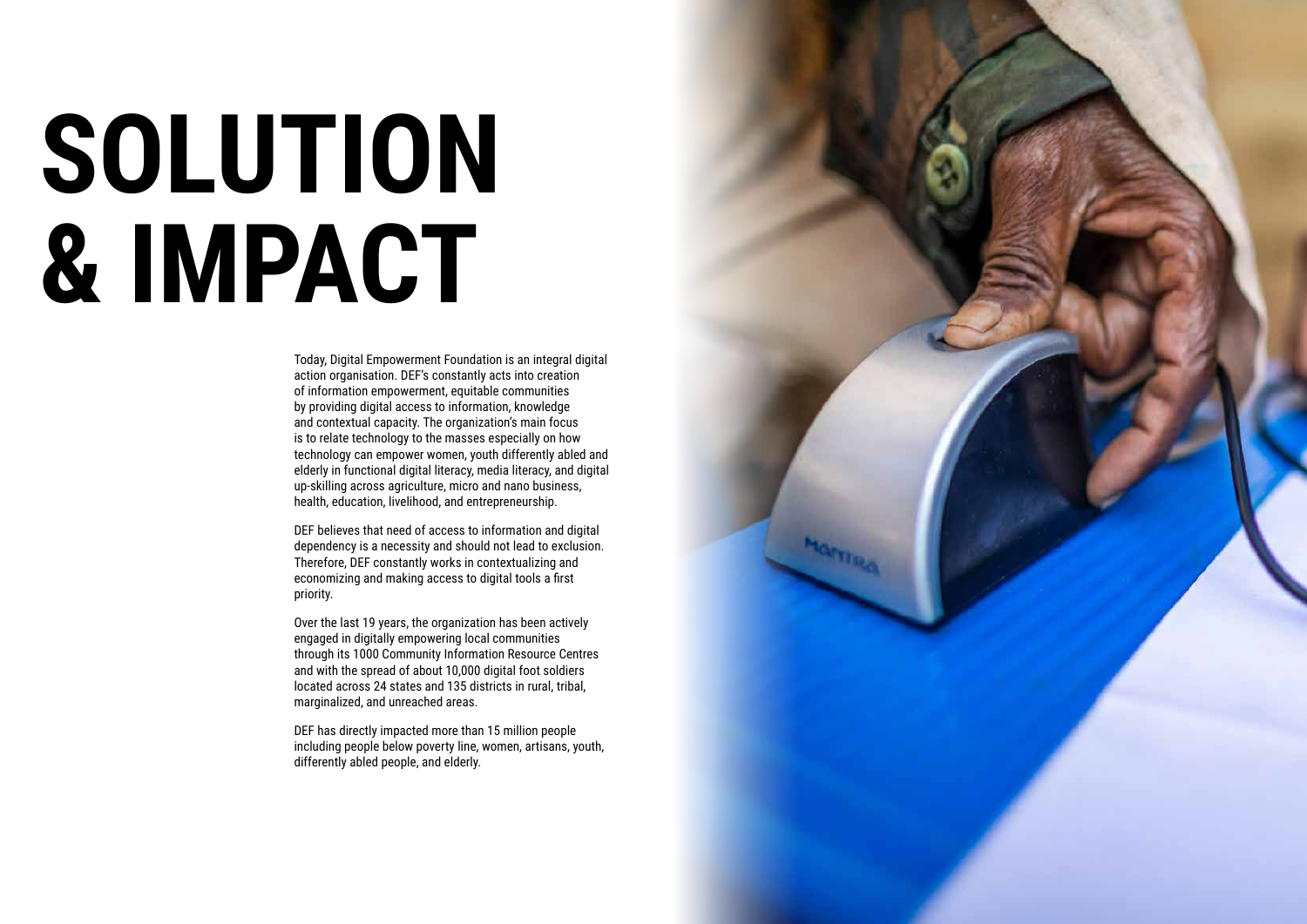# **OUR IMPACT**



**Digitally Empowered**

**States**

**24 700 135 Blocks**

**Districts**

### **3000 10000 Villages Digital Foot Soldiers**

### **4 million Women Digitally Included**

**10000 Digital Innovations Documented Artisans Digitally Empowered**

**500000 Availed Entitlements**

### **50000**

### **6000 NGOs Digitally Enabled**

### **1000 Panchayat Digitally Included**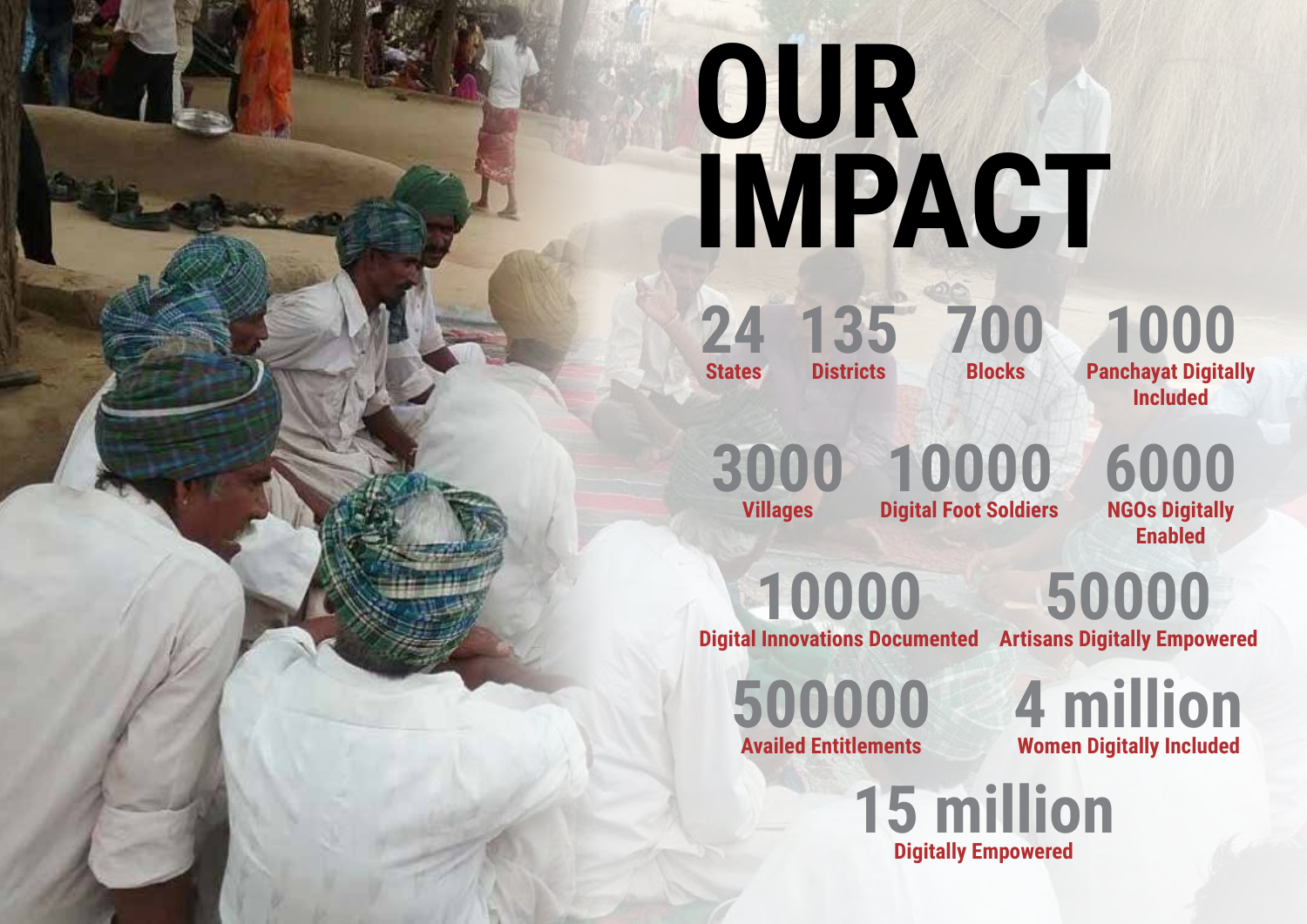## **MARKET NEED & SITUATION**

- Lack of reliable and authentic information **Lack of inaccessibility and unaffordability** to service and opportunities

Lack of digital financial related information & content

Lack of land & agri extension services related information & content

Lack of media related information

Lack of relevant skilling courses Lack of career related information

Lack of legal information & content Lack of banking, citizen and digital services



Lack of relevent public and private welfare schemes related info & content

### **70%**

of rural India do not have access to Internet

### **50%**

of students in India do not have access to the Internet for online studies

**8.5%**

of women in rural India are able to use the Internet

### **70%**

of women in rural India are able to use computer

**38%**

of households in India are Digitally Literate

#### **24%**

of people in India are financially literate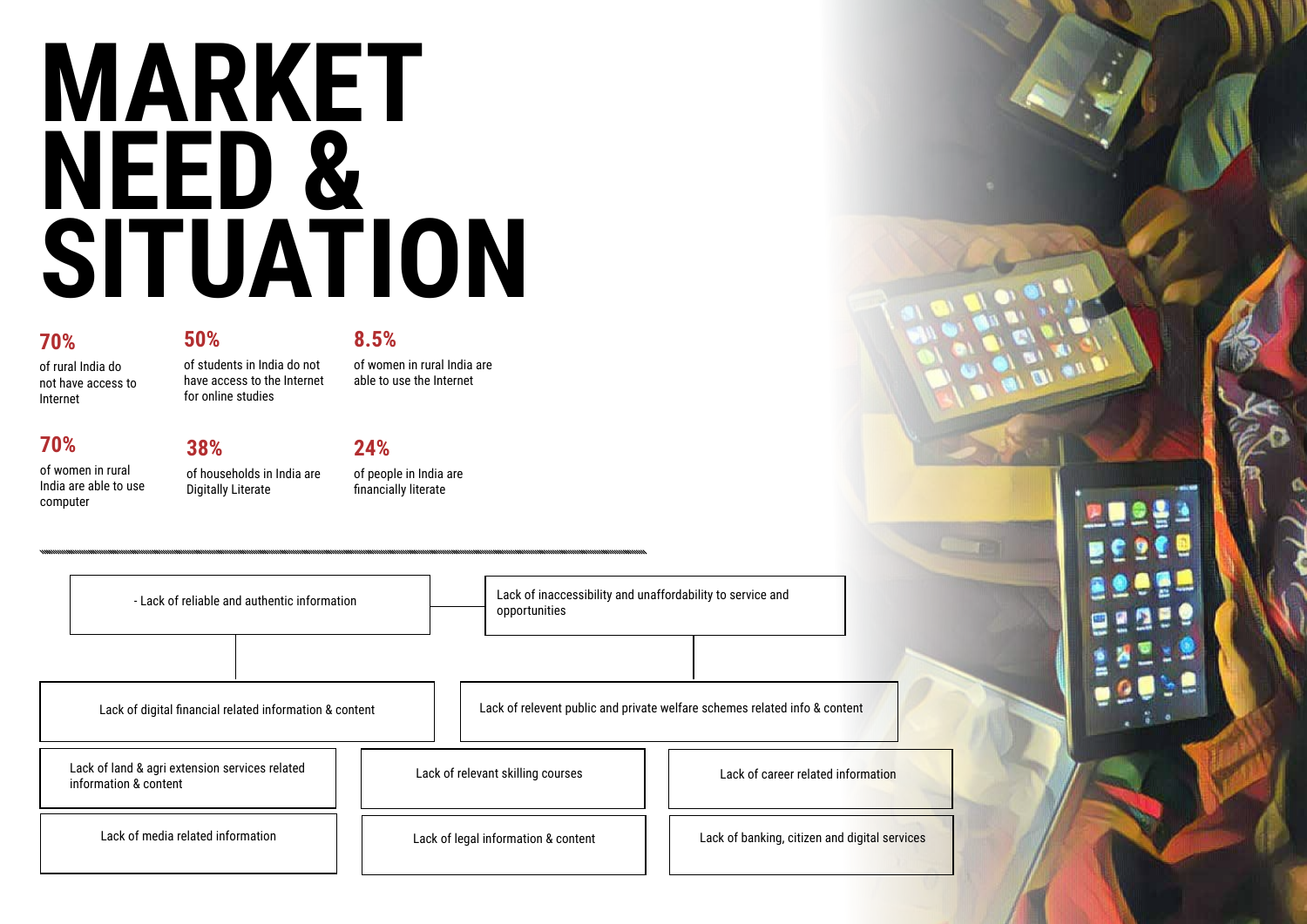## **THE NEXT FIVE YEARS**

We are expanding our Community Information Resource Centres to provide a range of services -education services, governance services, health services, livelihood services, financial services, infotainment services to allow marginalized communities to access information and entitlement services, where and when they need it. Our focus remains on beneficiaries, and our team will continue to experiment with new ways to deliver our core programs to the communities and begin to explore how we can serve a broader to achieve maximum impact in efficient and innovative ways.

#### **Over the next five years, we will:**

Enable ecosystem of bottom-up digital development to facilitate:

- Digital Entrepreneurship
- Digital Health
- Digital Education
- Digital Livelihood
- Digital Entertainment
- Digital Financial Inclusion

Access to Government Entitlements

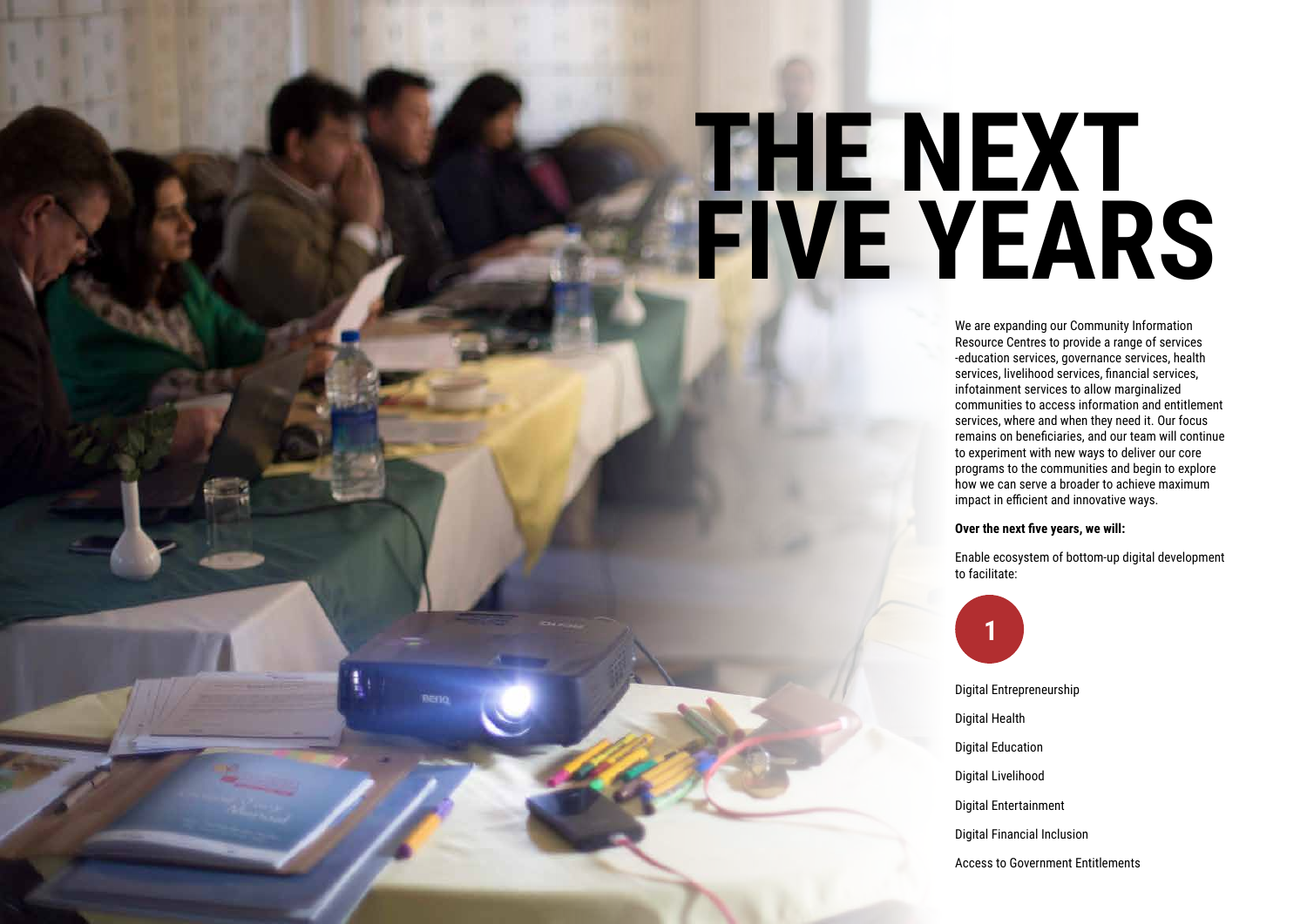Establish 3000+ Community Information Resource Centres in 300+ Backward Districts across 28 states of India

Creating cadre of 100,000 Digital Foot soldiers to enable large scale data to influence policy and create information economy.

Expand our nonprofit readiness training with new and

current programs

Strengthen our online marketplace, which will provide a digital platform for beneficiaries to scope and secure services anywhere, anytime.

Expand knowledge network, database in the field of ICT for Development across South Asia and Asia Pacific regions.

Expanding the combination of research, advocacy and in country engagement to strengthen the Internet human rights.





**4**

**5**



**6**



## **OUR ACTION PRIORITIES**

**1**

**2**

### **Focus on our communities**

### **Improve our organizational and operational**

### **capabilities**

#### **Impact Indicators:**

¤ Number of communities served increases significantly. ¤ Our program teams are structured to make sure that community needs are being met. ¤ Our programs are achieving our impact goals efficiently. ¤ Expansion to new states

¤ Expand and enhance Digital Information Resource Centres around

- ¤ Continue to build our capabilities to reach more communities where and when they need help.
- the country
- ¤ Expand our commitment to Roots' professional growth, satisfaction, diversity, and inclusion.
- ¤ Align organizational structure to support implementation of strategic plan.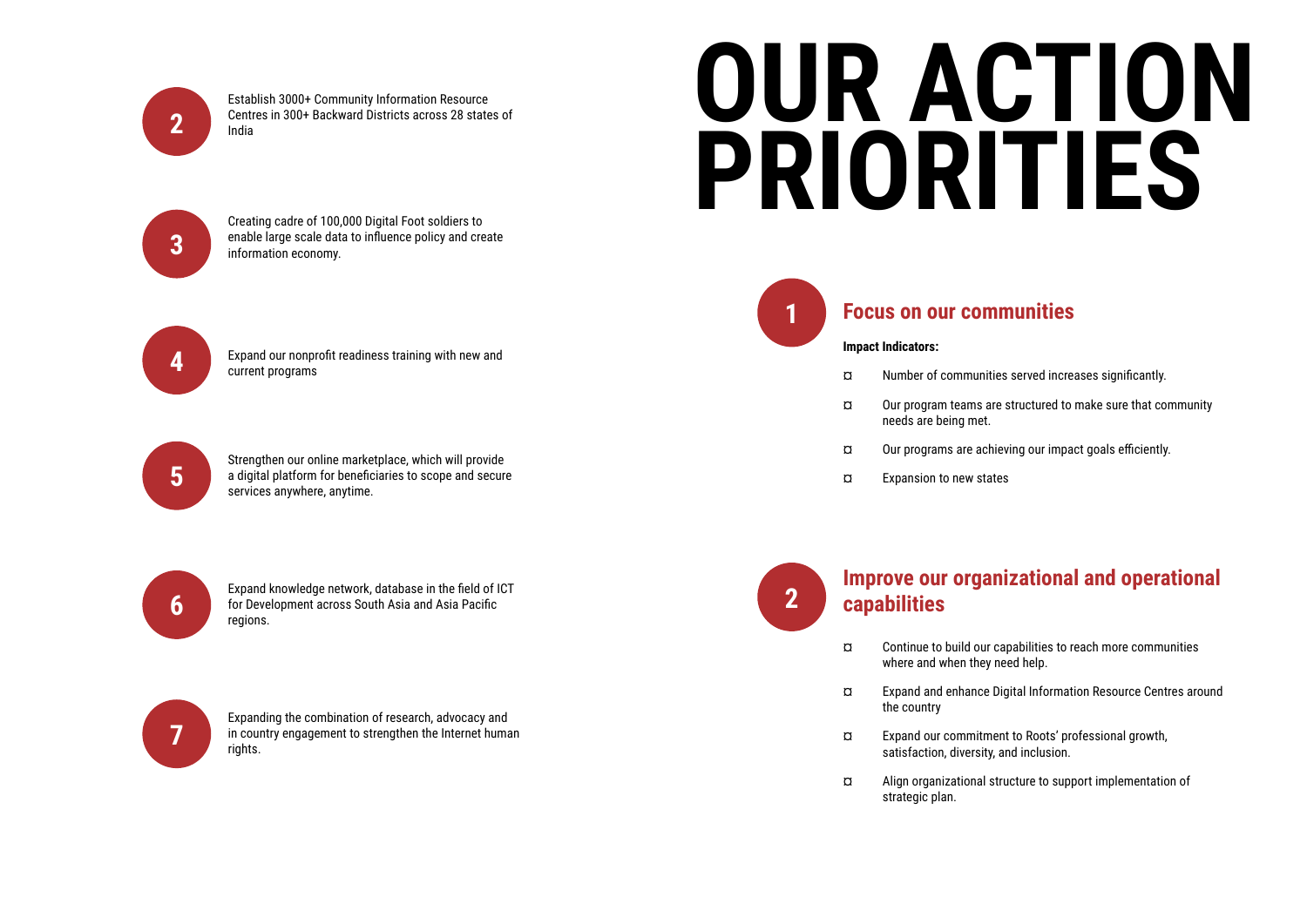- ¤ Strengthen our financial position.
- ¤ Improve technological infrastructure to support the strategic plan.
- ¤ Develop and strengthen key partnerships and convenings.
- ¤ We have established strong partnerships across the globe.

#### **Impact Indicators:**

- ¤ We stabilize our turnover.
- ¤ Our local and national teams collaborate to achieve our goals.



### **3 Improve our organizational and operational <br>
<b>3 Canabilities capabilities**

- ¤ Expand use of impact measurements.
- ¤ Develop and communicate internal key performance indicators.
- ¤ Communicate impact externally

#### **Impact Indicators:**

¤ Dashboard is being used consistently by the board, executive management team to make decisions about operations and programs. Our results and impact are being communicated externally.



| FR Target            | 50Ct |
|----------------------|------|
| Exp. Impact 16M      |      |
| Per ben. cost 31 INR |      |

| FR Target           | 60 Cr | FŘ |
|---------------------|-------|----|
| Exp. Impact         | 20M   |    |
| Per ben, cost 30 HP |       |    |

| FR.Target            | 70Ct |
|----------------------|------|
| Exp. Impact 25M      |      |
| Per ben. cost 28 INR |      |